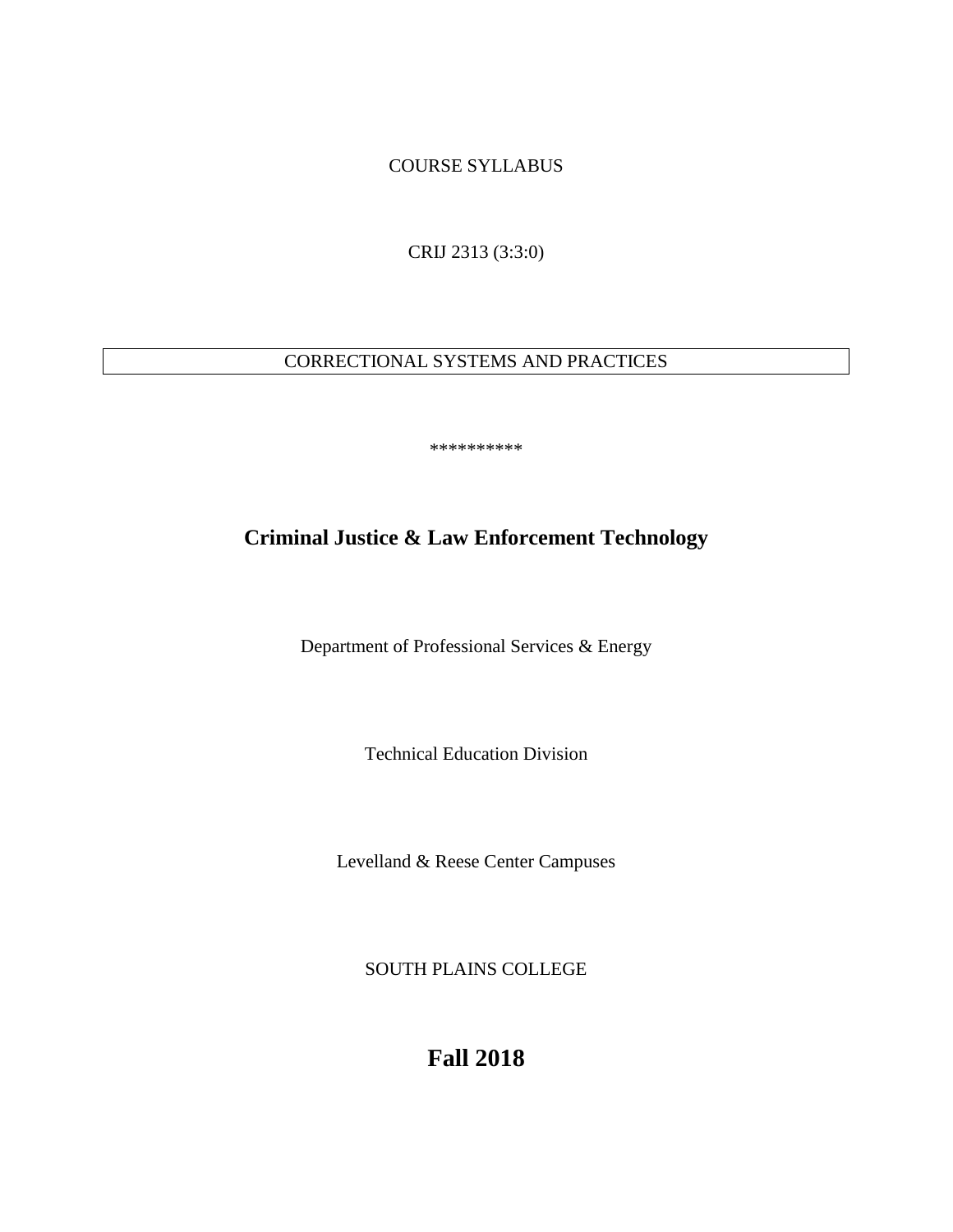Campuses: Levelland XXX Reese Center

## COURSE SYLLABUS

#### COURSE TITLE: CRIJ 2313 CORRECTIONAL SYSTEMS AND PRACTICES

**COURSE TITLE: CRIJ 1306 Court Systems and Practices INSTRUCTOR: Kenton J. Burns OFFICE LOCATION:** Office Number: LE 111 Levelland Campus **PHONE: 806-716-2357 E-MAIL:** kburns@southplainscollege.edu

**OFFICE HOURS:** Posted on office door; hours are: Mon. Tues. Wed. Thurs. Fri. 2:30-4pm 1pm-3pm 2:30-4pm 1pm-3pm 10am-11am

#### **VISION: DREAMS PRECEDE REALITIES**

\*\*\*\*\*\*\*\*\*\*\*\*\*\*\*\*\*\*\*\*\*\*\*\*\*\*\*\*\*\*\*\*\*\*\*\*\*\*\*\*\*\*\*\*\*\*\*\*\*\*\*\*\*\*\*\*\*\*\*\*\*\*\*\*\*\*\*\*\*\*\*\*\*\*\*\*\*\*

## I. GENERAL COURSE INFORMATION:

- A. Course Description: This class is a study of the role of corrections in the criminal justice system. Topics include organization and theory of correctional systems, institutional operations, management, alternatives to institutionalization, treatments and rehabilitation, and current and future issues.
- B. Course Learning Outcomes: The student will identify the organization and role of corrections; distinguish operations and procedure within correctional programs; and appraise rehabilitation, alternatives to institutionalization, and future issues.

Specific goals/objectives of this course are to:

- detail an overview of corrections including the purpose, ideologies and models of penology ;
- understand the relationship of the correctional system within the criminal justice system;
- explore the origins and evolutions of corrections in the United States;
- examine the philosophy of corrections in context of modern-day penology;
- formulate understanding of the role of sentencing alternatives;
- understand the make-up of the prison and jail facilities;
- examine the human factor of offenders in the system, special needs offenders, and other correctional clients;
- define prisoners' rights and other legal issues;
- define the role of correctional management and personnel and career opportunities;
- understand special challenges for corrections in the  $21<sup>st</sup>$  century.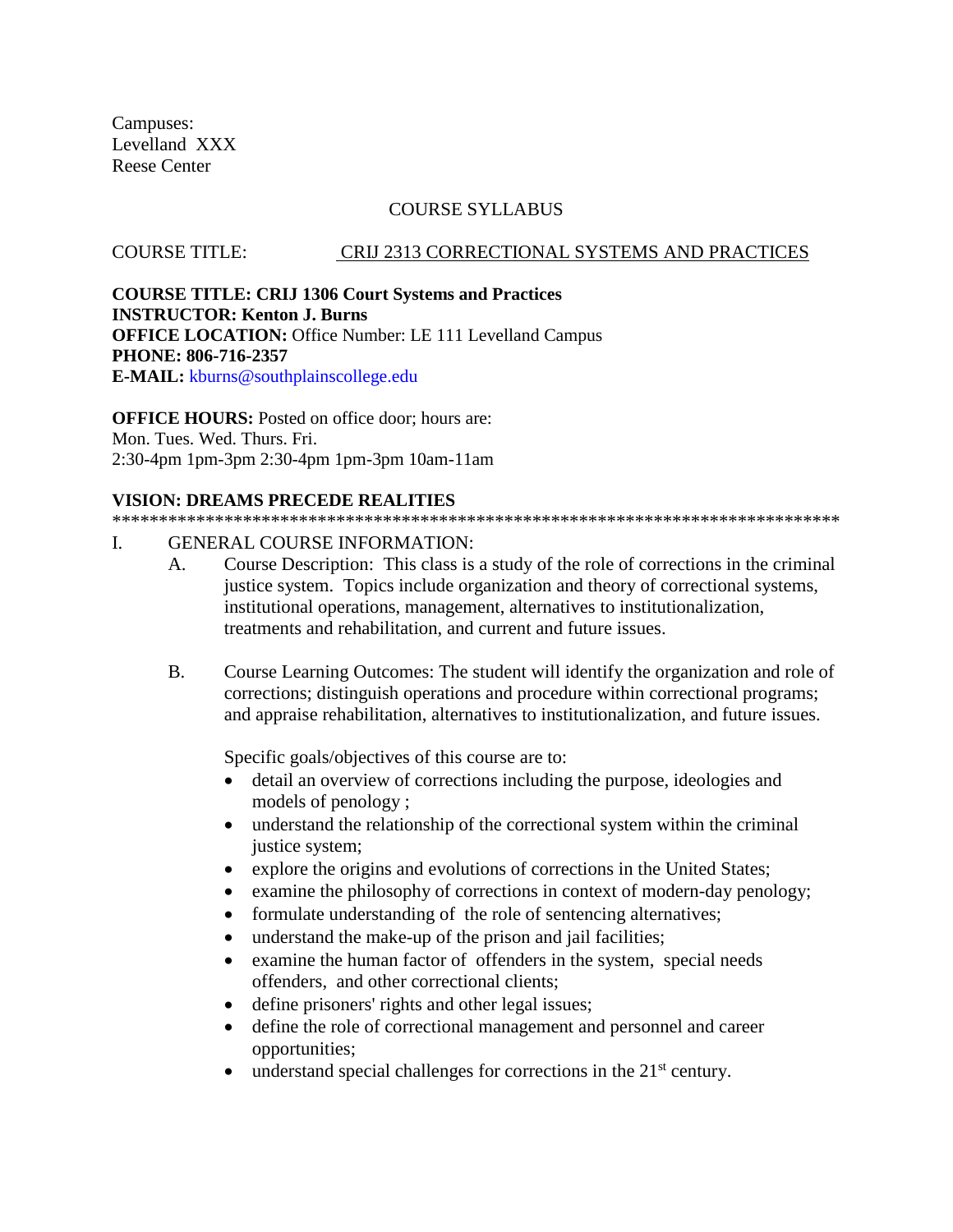- C. Course Competencies: Upon successful completion of this course, each student will have demonstrated through comprehensive examinations, with a score of 70% or better, a competent understanding of :
	- the relationship of corrections with other criminal justice systems;
	- historical origins of corrections and penology in the United States;
	- the evolution of corrections;
	- various sentencing alternatives and alternatives to incarceration;
	- the need to balance the rights of society, the victim, and the offender;
	- prisoners' rights and other legal issues associated with correctional systems,
	- the role of correctional management;
	- the role of other correctional personnel; and
	- special challenges for corrections in the 21<sup>st</sup> century.
- D. Academic Integrity: It is the aim of the Law Enforcement faculty of South Plains Colleges to foster a spirit of complete honesty and a high standard of integrity. The attempt of any student to present as his or her own work which he or she has not honestly performed is regarded by the faculty and administration as a most serious offense and renders the offender liable to serious consequences, possibly suspension. Students should refer to the SPC General Catalog policy regarding consequences for cheating and plagiarism (see "Academic Integrity" as well as "Student Conduct" sections in college catalog). At times, working with other students is encouraged for some assignments and meets SCANS competencies C-9 through C-14. If you have a question as to whether you may work with other students on any assignment, ASK YOUR INSTRUCTOR.
- E. SCANS and Foundation Skills. This course covers SCANS Occupational Competencies C-4,9,11,12,13,14,15,16,17 and Foundation Skills F-14,15,16,17.
- F. Verification of Workplace Competencies. This class may be one of the courses that transfer to a senior level institution that offers a Criminal Justice or related degree.

## II. SPECIFIC COURSE/INSTRUCTOR REQUIREMENTS:

- A. Textbook and Other Materials: Seiter, CORRECTIONS: AN INTRODUCTION. Fifth Edition. Pearson/Prentice Hall Publishing Company. \*\*\*\*Instructor may require use of the REVEL technology in coordination with book
- B. Class Attendance. Students are expected to attend all classes in order to be successful in a course. The student may be administratively withdrawn from the course when absences become excessive as defined in the course syllabus.

When an unavoidable reason for class absence arises, such as illness, an official trip authorized by the college or an official activity, the instructor may permit the student to make up work missed. It is the student's responsibility to complete work missed within a reasonable period of time as determined by the instructor. Students are officially enrolled in all courses for which they pay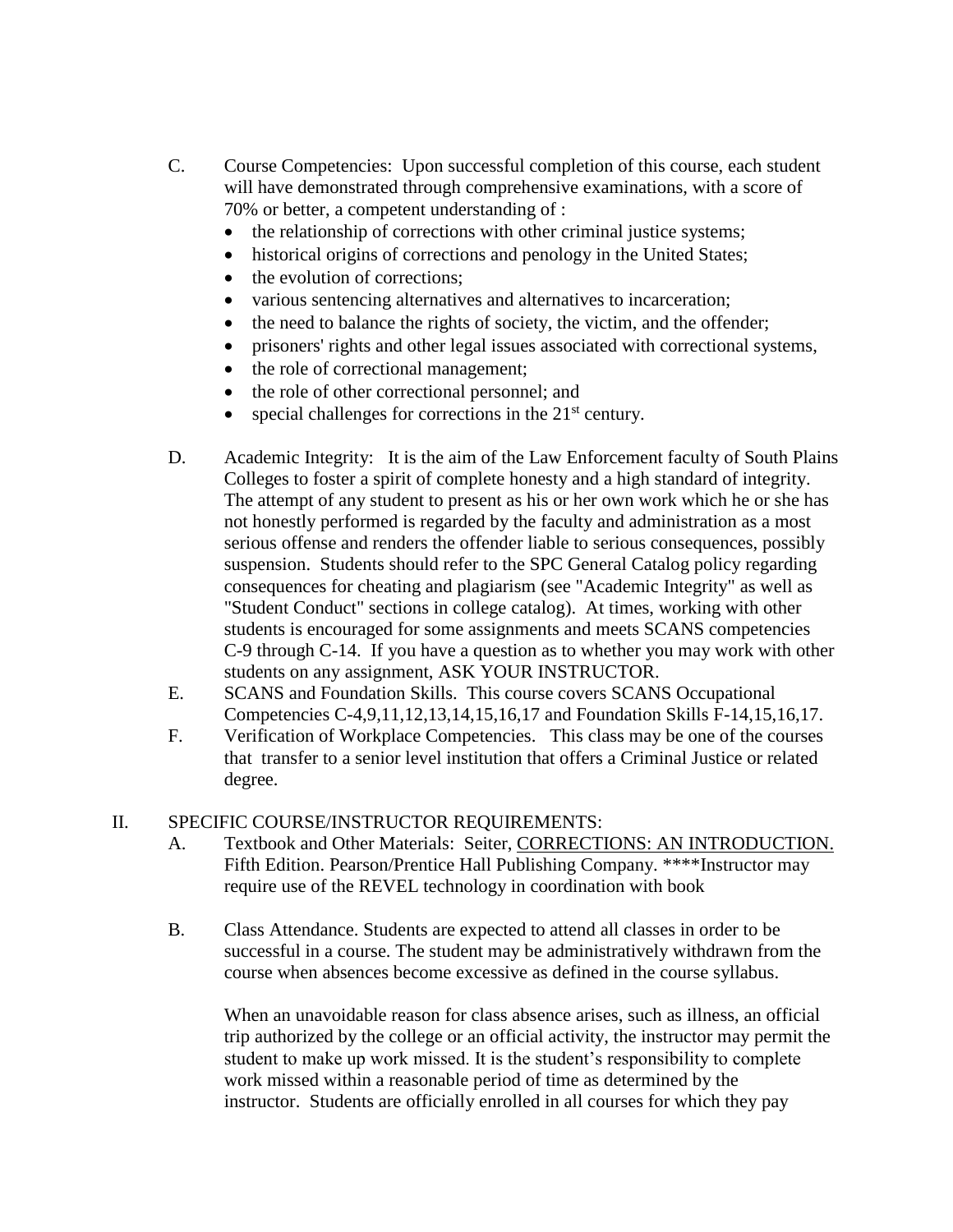tuition and fees at the time of registration. Should a student, for any reason, delay in reporting to a class after official enrollment, absences will be attributed to the student from the first class meeting.

Students who enroll in a course but have "Never Attended" by the official census date, as reported by the faculty member, will be administratively dropped by the Office of Admissions and Records. A student who does not meet the attendance requirements of a class as stated in the course syllabus and does not officially withdraw from that course by the official census date of the semester, may be administratively withdrawn from that course and receive a grade of "X" or "F" as determined by the instructor. Instructors are responsible for clearly stating their administrative drop policy in the course syllabus, and it is the student's responsibility to be aware of that policy.

It is the student's responsibility to verify administrative drops for excessive absences through MySPC using his or her student online account. Students must attend and/or participate in all classes for which financial aid is awarded. If it is determined that a student is awarded financial aid for a class or classes in which the student never attended or participated, the financial aid award will be adjusted in accordance with the classes in which the student did attend/participate and the Student will owe any balance resulting from the adjustment.

- C. Assignment Policy. All required work must be turned in on time in order that the student may benefit from the corrections and study for future examinations. Assigned outside work is DUE ON THE CLASS PERIOD ASSIGNED. Late work generally is not acceptable; however, special consideration is subject to instructor discretion for exceptional circumstances. The instructor has sole discretion whether the exception is cleared and whether or not the work is acceptable.
- D. Grading Policy/Procedure and/or methods of evaluation. An accumulative point system will be utilized to determine the final grade that the student will receive for the course. The student's grade will be determined by adding the total points earned during the semester from examinations and assignments. (Note: See the General College Catalog "Grade and Reports" for explanation of grades and grade point averages.) Points will be determined in accordance with the following outline:

| <b>TOTAL</b>                         |            |        |
|--------------------------------------|------------|--------|
| $*2$ Major Exams @ 100 points each = | <b>200</b> | points |
|                                      | 100        | points |
|                                      | 100        | points |
|                                      | 100        | points |
| ** Comprehensive Final Examination   | 100        | points |
| Total Points Possible                | 600        | points |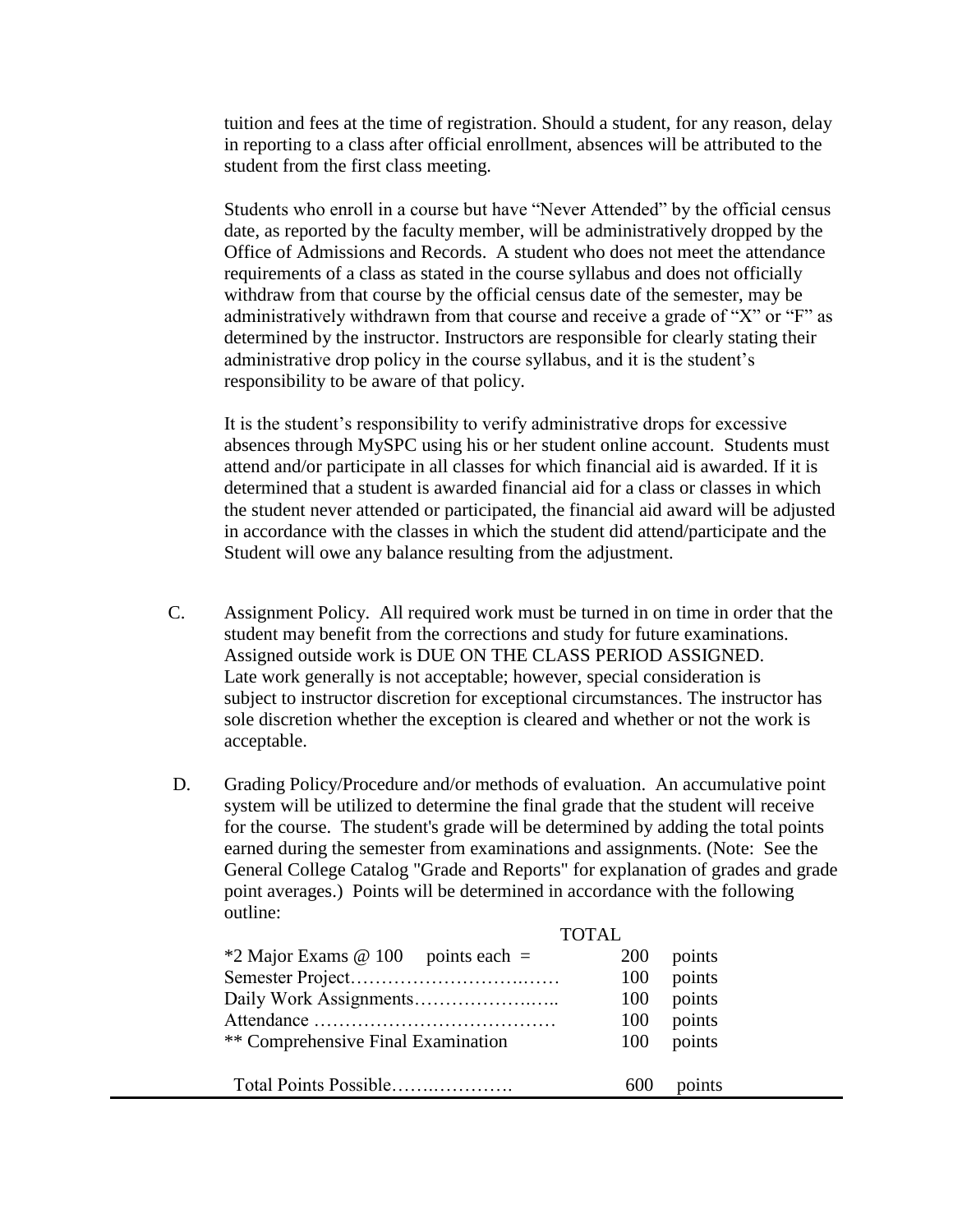\*Make-up tests may be administered at the discretion of the instructor; students are expected to be present and prepared for all announced examinations.

\*\* Final Examination is required for all students.

| <b>GRADING GUIDELINE:</b>       |     |              |  |
|---------------------------------|-----|--------------|--|
| <b>Total Points Accumulated</b> |     | Grade Earned |  |
| 540 to 600 points               | $=$ | A            |  |
| 480 to 539 points               |     | В            |  |
| $420$ to $479$ points           |     |              |  |
| 360 419 points                  |     |              |  |
| 359 or fewer                    |     | F            |  |

- E. Special Requirements--Safety Policy. Students should adhere to safety standards established in the SPC Student Handbook. Students in law enforcement/criminal justice must follow all safe practices in the Firing Range and other laboratory work areas. Further, chemical hazards and appropriate MSDS safety practices will be covered by the instructor during the first class session if potential for exposure exists.
- F. Students with disabilities, including but not limited to physical, psychiatric, or learning disabilities, who wish to request accommodations in this class should notify the Disability Services Office early in the semester so that the appropriate arrangements may be made. In accordance with federal law, a student requesting accommodations must provide acceptable documentation of his/her disability. For more information, call or visit the Disability Services Office at, Reese Center Building 8, 806-716-4675 or the Levelland office at the Disability Services Office in the Student Health & Wellness Office, 806-716-2577.
- G. *South Plains College permits the lawful carry of concealed handguns in accordance with Texas state law, and Texas Senate Bill 11. Individuals possessing a valid License to Carry permit, or the formerly issued Concealed Handgun License, may carry a concealed handgun at all campus locations except for the following.*
- • *Natatorium*
	- E. *For a complete list of campus carry exclusions zones by event, please visit***<http://www.southplainscollege.edu/campuscarry.php>**